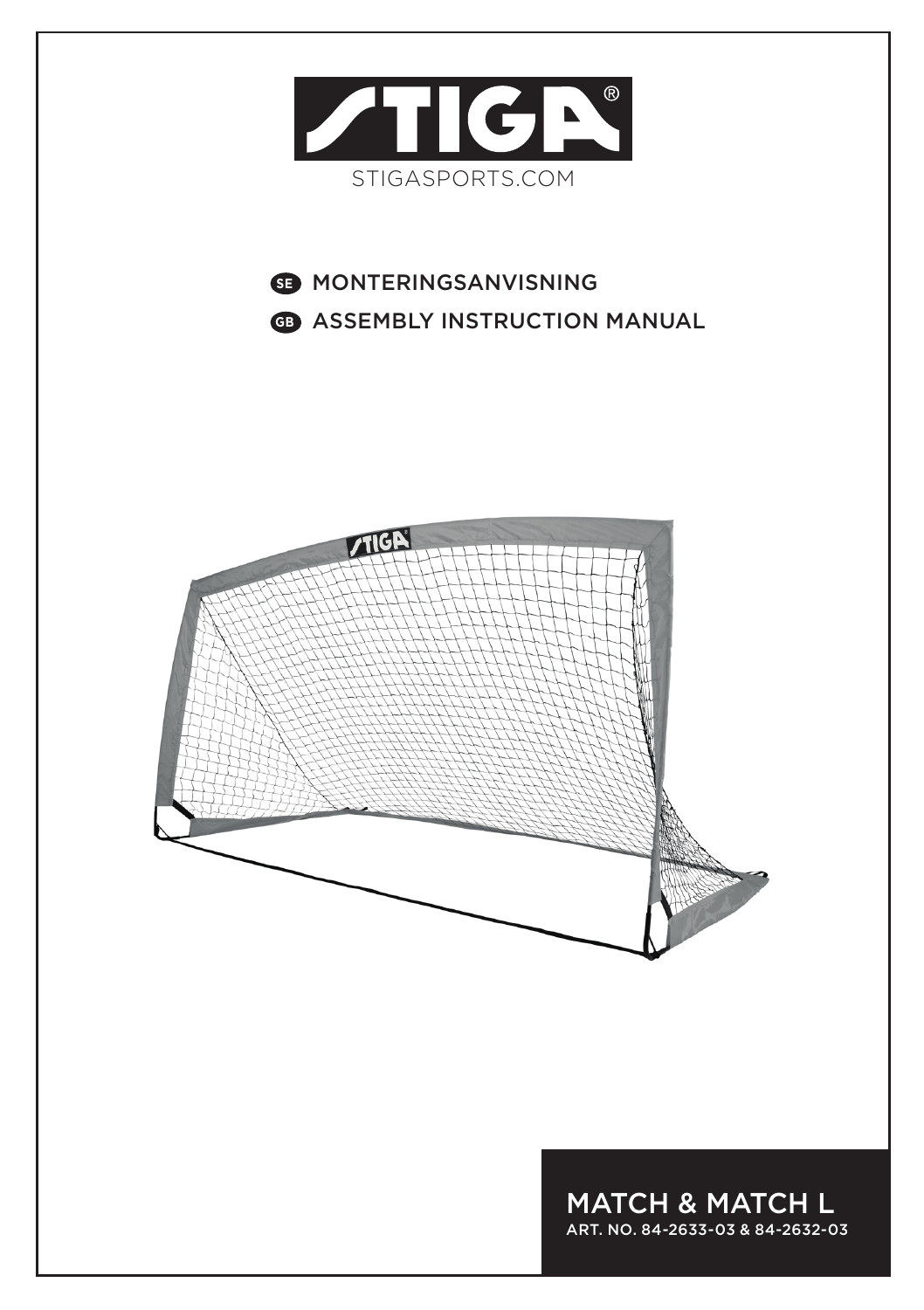

**TIGR** 

#### STIGA Match & Match L – Art.no. 84-2633-03 & 84-2632-03

### **CAUTION!**

- Please read the instructions before assembly.
- Check that all components are included before assembly.
- If any breakage is found on the product, please stop assembling or disassembling it.
- Please check the product each time before using.
- Don't lean on the product and don´t sit on the product.
- Should be assembled under adult supervision.

### **VARNING!**

- Läs manualen innan montering.
- Kontrollera att alla delar finns med innan montering.
- Om någon del är trasig på produkten, avbryt monteringen.
- Kontrollera produkten varje gång innan användning.
- Luta dig inte mot produkten och sitt inte på produkten.
- Ska endast monteras i sällskap av vuxen.

|                | $\begin{vmatrix} \mathsf{Pos.}  \mathsf{PC(S)} /  \ \mathsf{Fig.}  \mathsf{ANTAL}  \end{vmatrix}$ | <b>Description</b>      | <b>Benämning</b>    |
|----------------|---------------------------------------------------------------------------------------------------|-------------------------|---------------------|
|                | $\mathcal{P}$                                                                                     | Pole                    | Stolpe              |
| $\overline{2}$ |                                                                                                   | "L" Connector with Belt | "I "-länk med bälte |
| 3              | $\overline{4}$                                                                                    | "U" Ground Pegs         | "U"-markfästen      |
| $\overline{4}$ |                                                                                                   | <b>Net</b>              | Nät                 |
| 5              |                                                                                                   | Carry Bag               | Bärväska            |

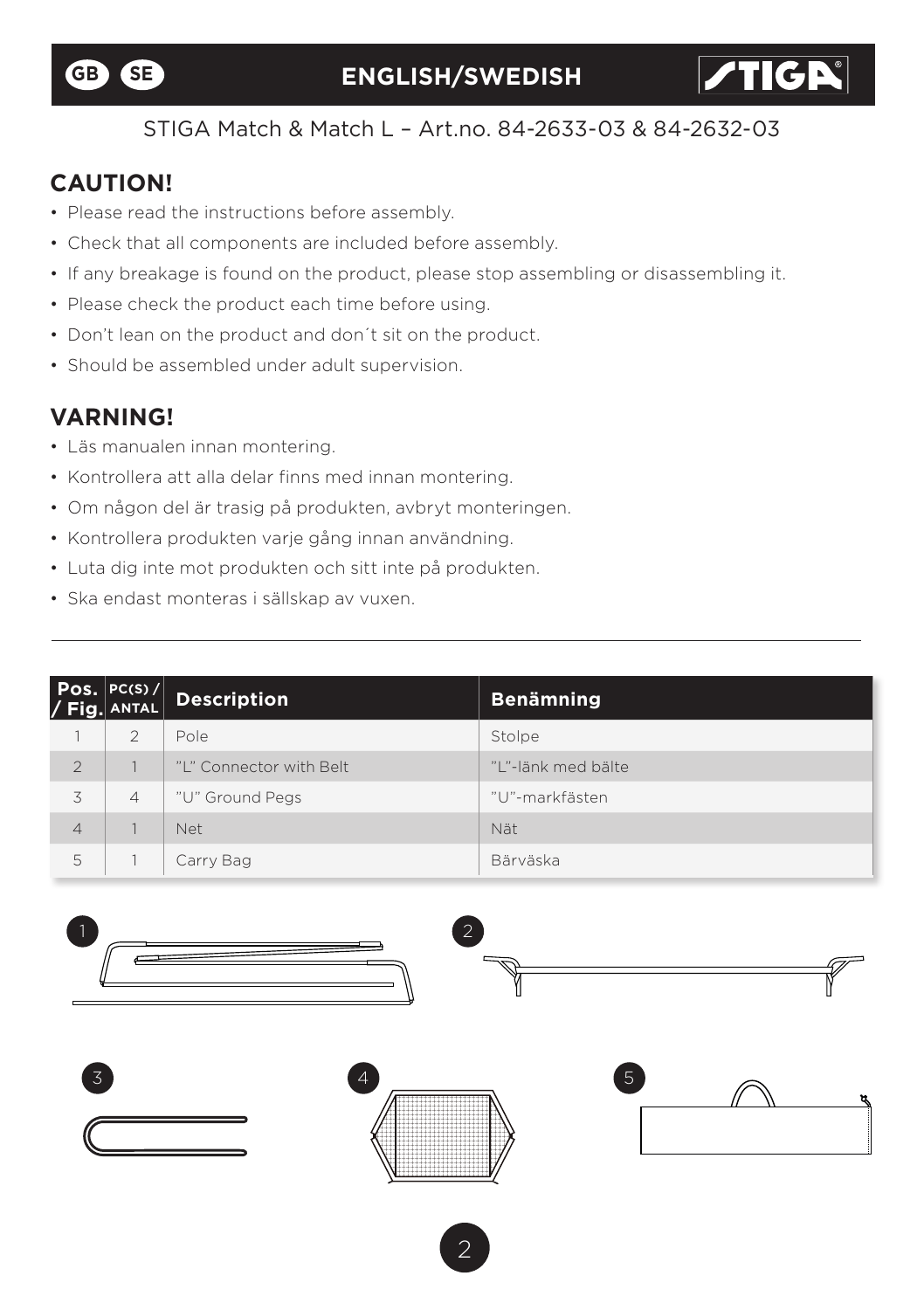

## **ASSEMBLY/MONTERING**

STIGA Match & Match L – Art.no. 84-2633-03 & 84-2632-03